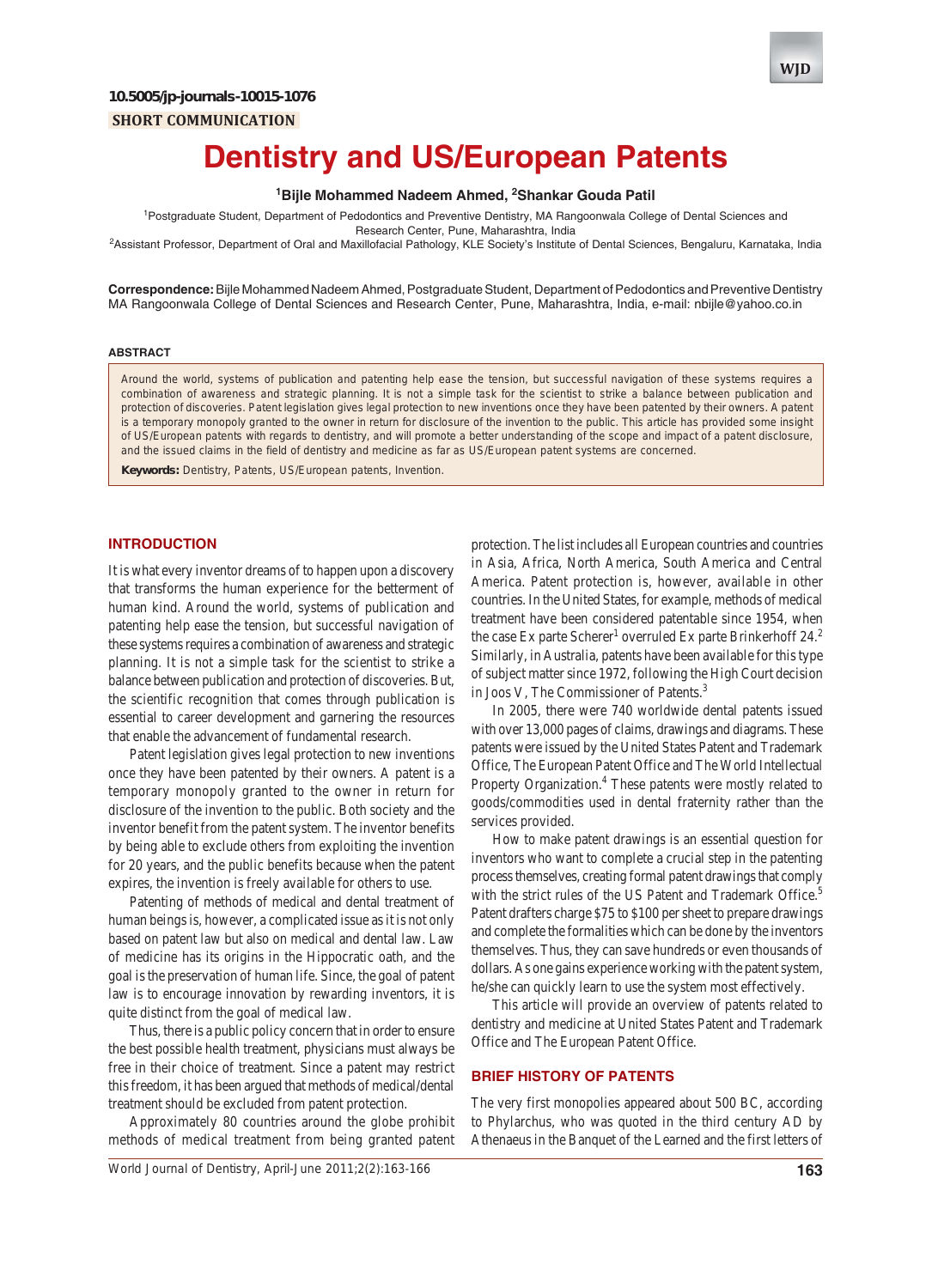patent were granted in 1440 to John of Shiedame, who introduced a method of manufacturing salt on a scale never before attempted in England. While originally designed to encourage the setting up of new industries, the monopoly system began to be abused by the Crown, in particularly by Elizabeth I. It led to section six of the Statute of Monopolies in 1623, which declared all monopolies void except those that are manners of manufacture, but only so far as they are 'not contrary to the law or mischievous to the state, by raising prices of commodities at home, or hurt of trade, or generally inconvenient'. Section six was destined to become the foundation of the patent law not only in England but also throughout the world. The requirement that there be a 'manner of manufacture' in the Statute of Monopolies has been described as 'the touchstone of patentability' and still is in force today in Australia, New Zealand and Israel.

The American system reflects a beginning in 1614, when a statute was passed in Massachusetts.<sup>6</sup>

## **GRANTING PATENTS TO MEDICAL/DENTAL INVENTIONS**

Medical equipment or a medicine may be granted a patent as an 'invention of a product' in itself, and a process of manufacturing it may be considered as an 'invention of a process'. On the other hand, methods for treatment of the human body by surgery or therapy and diagnostic methods practiced on humans cannot be granted a patent. Specifically, methods for treatment of the human body by surgery or therapy and diagnostic methods practiced on humans are excluded from the scope of granting patent on the understanding that it cannot be an invention that is capable of industrial application. The basis for this judgment includes the fact that there is no strong need to provide incentives under the patent system because such inventions are made at universities and large hospitals. Furthermore, a political reason is that research and development competition is not suitable in medical research, and a humanistic reason is that it would be inappropriate to require approval of the patent holder when urgent treatment is necessary. Another possible reason is that as medical research is conducted on humans, it cannot ultimately be conducted without the cooperation of the patients, and thus requires a high level of ethical awareness on the part of the researchers. For example, during examinations in the late 1960s to early 1970s, the possibility of industrial application was denied for inventions that required humans and human body parts, not only in medical activity but also such in actions as permanent waves in the hair, methods for surgery, therapy and diagnosis, with the argument that inventions that require human bodies as a component do not fall in the category of inventions in Article  $29$ ,<sup>1</sup> the main paragraph of the patent law, because those inventions have no possibility of industrial application.<sup>7</sup> In the late 1970s and early 1980s, this clause was amended as, "among inventions that require human bodies as a component, inventions pertaining to diagnostic and therapeutic methods, etc. have no patentability because they have no capability of industrial application as provided in Article 29 of the patent law". Thus, the aforesaid permanent wave and similar methods could be granted a patent. When examination standards were amended in 1993, the phrase 'require human bodies as a component' was deleted, and the provision was amended to 'methods for treatment of the human body by surgery or therapy and diagnostic methods practiced on humans' are 'not inventions capable of industrial application'. The current examination standard after amendment in 2000 provides the same definition.

The examination standard stipulates that in addition to the methods for treatment of the human body by surgery or therapy and diagnostic methods practiced on humans, among the methods to process parts extracted from a human body, the "method to process parts extracted from a human body with the assumption that the extracted part is to be returned to the same person for therapy" falls under the 'methods for treatment of the human body by surgery or therapy and diagnostic methods practiced on humans' and so cannot be granted a patent.<sup>4</sup> In compliance with this provision, artificial dialysis, for example, falls under the category of "methods for treatment of the human body by surgery or therapy and diagnostic methods practiced on the human" and is not eligible for patent rights, and the culture of skin cells and cell processing methods are also not eligible for patents, if the cultured or processed skin or cells are to be returned to the same person (in the case of autograft). As a result, patents may be granted for the same method if it is heterograft but not if it is autograft. Although the phrase "methods for treatment of the human body by surgery or therapy and diagnostic methods practiced on humans" denotes several similar types of action, which includes not only medical activity but also culture of skin cells for autograft transplant, we shall refer to them as "methods related to medical activity" for convenience.

## **PATENT RIGHTS FOR INVENTIONS RELATED TO DENTAL METHODS**

Patentability of dental treatment is one of the questions that are generally asked about. This could be better explained by one of the illustrations given below:

#### **The IP High Court**

Case H19 (Gyoke) No. 10369 decided June 24, 2008.

#### **Facts**

The plaintiff, Shade Analyzing Technologies Inc. (US) filed a PCT application (PCT/US99/22857) which entered into the Japanese National Phase as Application No. 2000-579144, addressing "Interactive Dental Restorative Network". The application was rejected on January 21, 2005 and the plaintiff (applicant) filed an appeal against the decision of rejection with the Board of Appeals (Appeal No. 2005-7446). In the appeal, the plaintiff tried to amend the claims on May 26, 2005, but the Board of Appeals did not accept the amendments for failing to satisfy the requirements of amendment. Thus, the rejection made

*JAYPEE*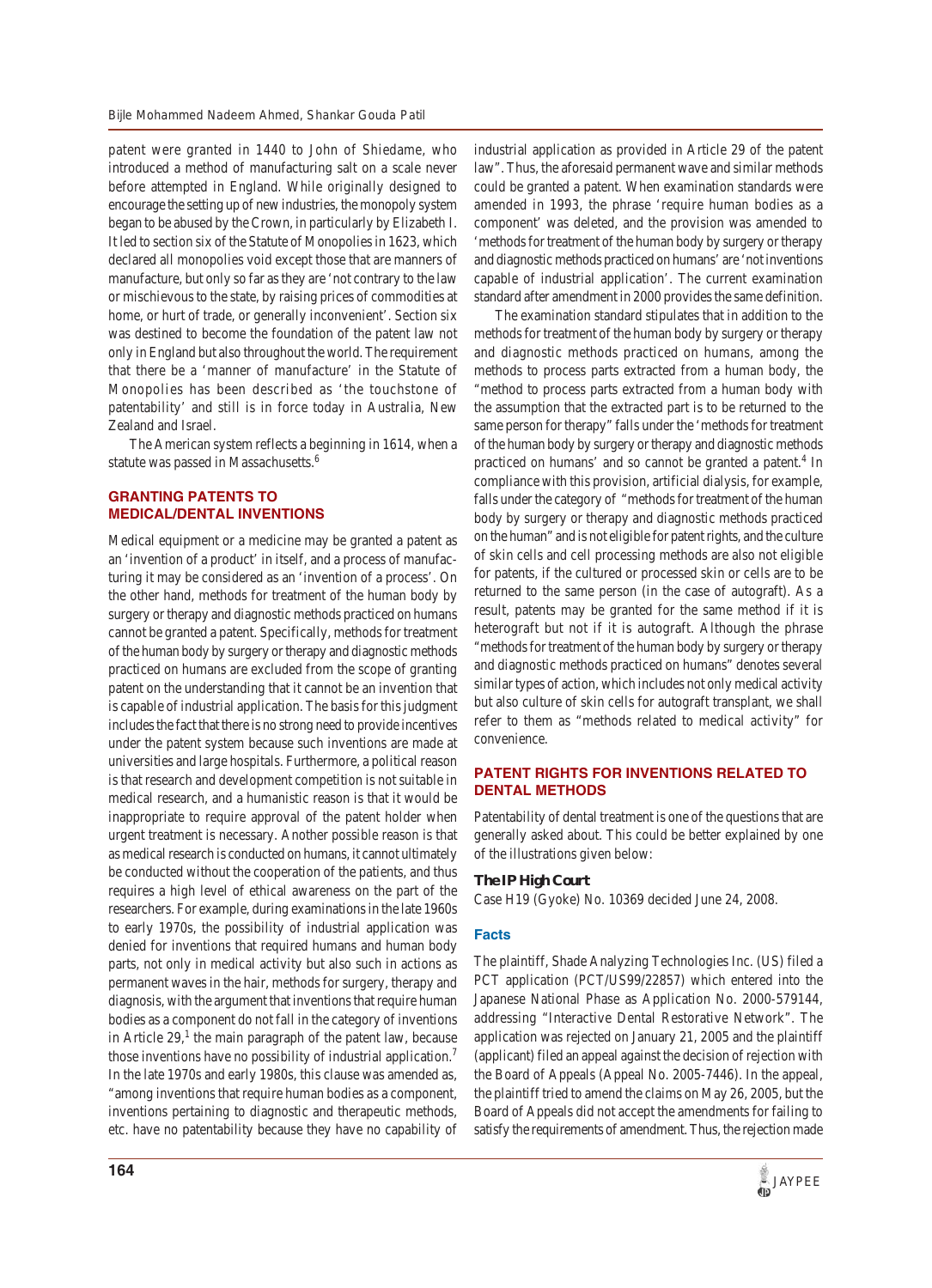**WJD**

final. The plaintiff appealed the decision to the Tokyo Appellate Court (currently called "the IP High Court"). The issues in the appeal were: (1) Whether the rejection of the claim amendments was appropriate; and (2) whether the claimed invention satisfies the eligibility of an invention prescribed in Art. 29(1), main paragraph. As to issue (1), the IP High Court affirmed the rejection of the claim amendments. However, as to issue (2), the court negated the Board Decision on the ground that the claimed invention satisfies the statutory eligibility of an invention.

#### **Board Decision**

The Board of Appeals states as follows: (1) The claim amendment is disapproved because it fails to satisfy any of the statutory requirements which provide that a substantive amendment shall be limited to (1) cancellation of claim(s), (2) restriction of claim(s), (3) correction of error(s) and (4) clarification of descriptive ambiguity; and (2) The claimed invention is not eligible for a patent, because it does not meet the statutory definition of an invention under Art. 2(1) of the Patent Law.

## **IP High Court Decision**

(1) The Court held that the Board of Appeals had wrongly underestimated the meanings of a means for identifying and a means for designing. The present invention is to provide a technical means for a dentist to rely on when he or she identifies and design a dental restoration need and a treatment plan therefore. (2) It is understood that the invention provides a method and system for assisting a dentist and a dental technician to make preliminary and final treatment plans to meet the identified dental restoration need not by a mental act but by aid of a computer which comprises a network server having a database; a communications network; one or more computers located at a dental office; and a device capable of image display and processing.

In conclusion, the claimed invention can be recognized to be eligible for a patent. Thus, the Court dismisses the Board Decision.

The decision by the Tokyo High Court stated that there are no grounds to interpret the terms "medical activity" and "industries" in a narrow sense, and that although the plaintiff's plea that medical activity may have industrial applicability in the interpretation of the current patent law is worth considering, there is a significant difference that cannot be ignored between medicines/medical equipment and medical activity when deciding whether they have patentability or not. Furthermore, a patent system that might force physicians to fear possible infringement of patents would be inappropriate, considering the fundamental nature of medical activity. Therefore, as long as there are no special provisions in the patent law, there is no choice but to decide that inventions in medical activity do not

fall under the scope of inventions capable of industrial application.

# **US/EUROPEAN PATENT GRANTING FOR INVENTIONS IN MEDICAL/DENTAL SERVICES**

#### **European Patent Convention (EPC)**

Europe has clearly stipulated that inventions of methods for treatment of the human or animal body by surgery or therapy and diagnostic methods practised on the human or animal body shall not be regarded as industrially applicable [Article 52(4)]. This stipulation was amended to be compatible with TRIPS in 2000, and it is now clearly stated that the methods for treatment of the human or animal body by surgery or therapy and diagnostic methods practised on the human or animal body fall under the category of unpatentable inventions, whether they are industrially applicable or not, and the conclusion has not been changed [Article 53(c)]. However, it has not yet been enforced and the article before the amendment is still applied. However, among the various inventions on methods related to medical activity, culture of skin and cell processing are not interpreted as medical activity and patents are granted.

## **United Kingdom (UK)**

A requirement for a patent is that an invention be industrially applicable [Article  $1(1)$  (c)] in the UK, but it is clearly stated that a method of treatment of the human or animal body by surgery or therapy or of diagnosis practiced on the human or animal body is not industrially applicable [Article  $4(2)$ ].<sup>8</sup>

## **Germany**

A requirement for a patent is that an invention be industrially applicable [Article 1(1)] in Germany, and it is clearly stated that methods for treatment of the human or animal body by surgery or therapy and diagnostic methods practiced on the human or animal body are not industrially applicable [Article  $5(2)$ ].<sup>9</sup>

## **France**

A requirement for a patent is that the invention is that an invention be industrially applicable (Article 611–10. 1), and it is clearly stated that methods for treatment of the human or animal body by surgery or therapy and diagnostic methods practiced on the human or animal body are not industrially applicable (Article  $611-16$ ).<sup>9</sup>

## **United States of America**

There is no provision regarding unpatentable inventions in the Patent Act (35 USC). Therefore, applications for patents for inventions of methods related to medical activity are judged by whether they meet the patent requirements, such as novelty, and patents may be granted unless grounds for objections are